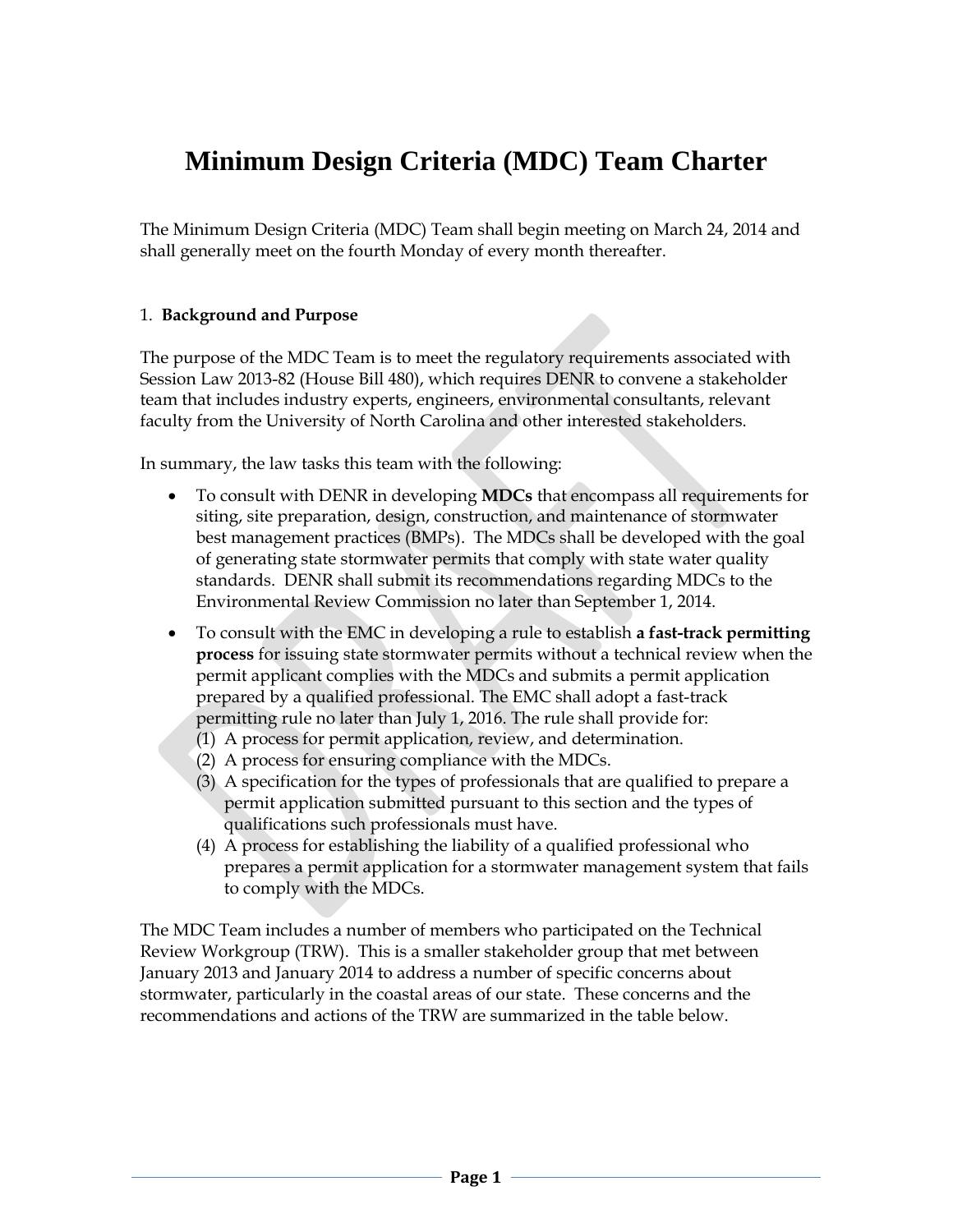| <b>Product - Current Status</b>                                                                                                                                                                                                     | <b>Description</b>                                                                                                                                                                                                | <b>Action needed from MDC</b>                                                                                                       |
|-------------------------------------------------------------------------------------------------------------------------------------------------------------------------------------------------------------------------------------|-------------------------------------------------------------------------------------------------------------------------------------------------------------------------------------------------------------------|-------------------------------------------------------------------------------------------------------------------------------------|
| <b>Using the Discrete SCS</b><br><b>Method for Computing Water</b><br>Quality Volume - APPROVED,<br>on DEMLR's web site to<br>provide a voluntary option for<br>designers                                                           | Allows designers to use the<br>discrete SCS method to<br>compute runoff volumes if they<br>use the 90 <sup>th</sup> percentile storm<br>event and analyze pre versus<br>post development runoff<br>volumes.       | Information item but updates<br>to BMP manual should facilitate<br>use of this option.                                              |
| <b>Options for Meeting Diffuse</b><br>Flow Requirements-<br>APPROVED, on DEMLR's web<br>site to provide guidance for<br>designers and reviewers                                                                                     | Clarifies and expands the<br>options for designers to meet<br>diffuse flow requirements in<br>the stormwater and riparian<br>buffer rules.                                                                        | Information item but updates<br>to BMP manual should facilitate<br>use of this option.                                              |
| <b>Standards for Relaxing the</b><br><b>Two-foot separation from</b><br><b>SHWT for Infiltration Devices</b><br>- APPROVED, on DEMLR's web<br>site to provide guidance for<br>designers and reviewers                               | Allows designers to reduce the<br>separation between the invert<br>of infiltration systems and the<br>SHWT from 24" to 12" when<br>the design is unlikely to cause<br>water table mounding.                       | Information item but updates<br>to BMP manual should facilitate<br>use of this option.                                              |
| <b>Options for Meeting the No</b><br><b>Direct Discharge to SA Waters</b><br>Requirement - APPROVED, on<br>DEMLR's web site to provide<br>guidance for designers and<br>reviewers                                                   | Clarifies and expands the<br>options for designers to meet<br>the coastal rule prohibition on<br>new direct stormwater<br>discharges to shellfishing (SA)<br>waters unless effective<br>infiltration is provided. | Information item but updates<br>to BMP manual should facilitate<br>use of this option.                                              |
| <b>Definitions of Key</b><br><b>Stormwater Terms - POSTED</b><br>on DEMLR web site to guide<br>designers and reviewers,<br>request to include next time<br>the stormwater definitions<br>rule is updated (15A NCAC 2H<br>$.1002$ ). | Provides definitions for<br>frequently used terms that are<br>not currently defined in<br>stormwater rule language.                                                                                               | Information item but request<br>that updates to the BMP<br>manual use these terms<br>consistently with the definitions<br>provided. |
| <b>Alternative Design Criteria for</b><br><b>Wet Detention Ponds-</b><br>conveyed to the MDC Team<br>for consideration and<br>adoption                                                                                              | Provides an option for<br>designing wet detention ponds<br>that is based on hydraulic<br>retention time rather than the<br>SA/DA ratio.                                                                           | Request that the MDC consider<br>this approach as they develop<br>the wet pond MDCs and<br>updated chapter.                         |

A number of TRW members are also members of the MDC Team. This will help provide continuity between the two stakeholder efforts. The TRW worked diligently on the above items and hope that they may be useful to the MDC Team.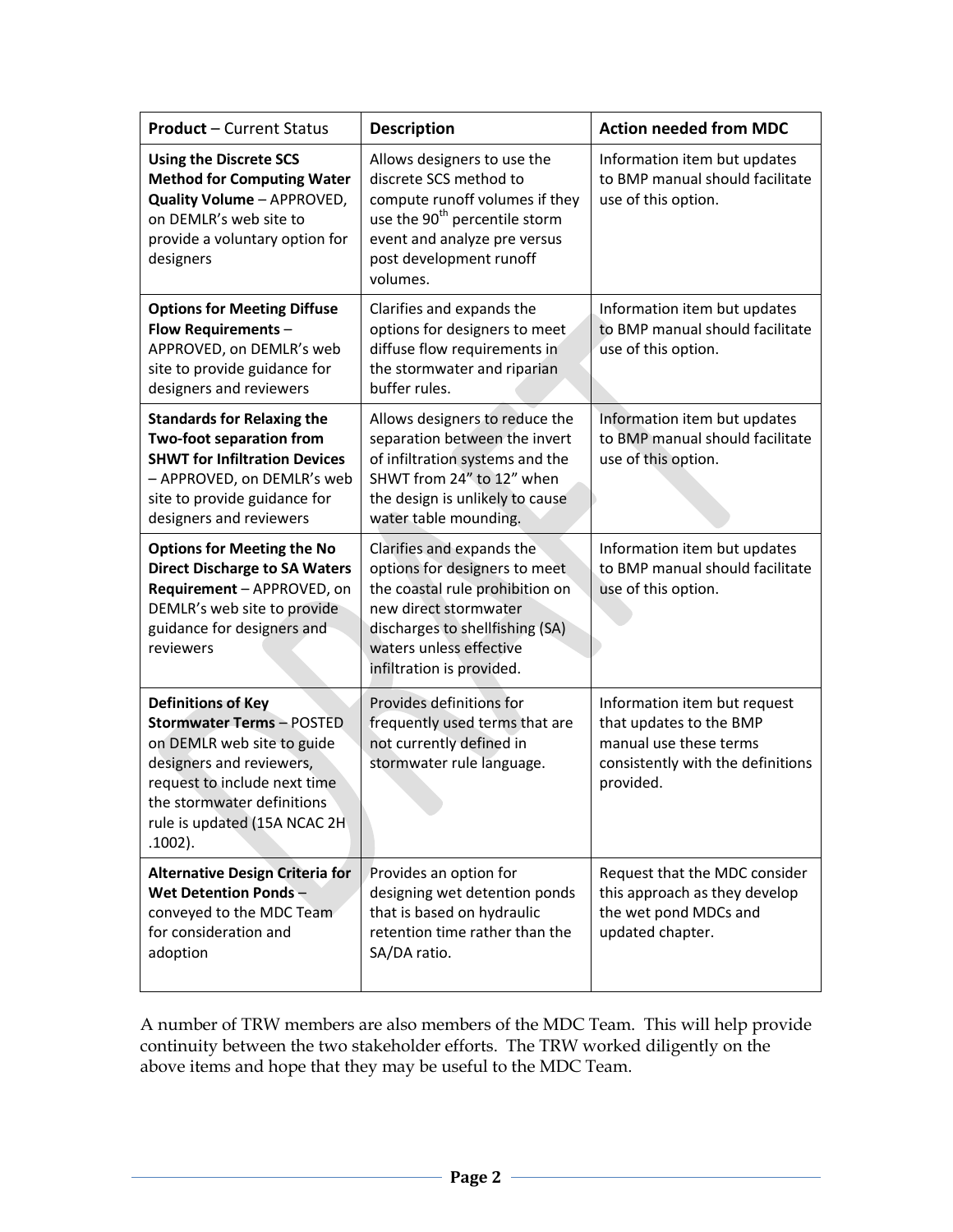#### 2. **Deliverables**

The MDC Team's overall goal is to improve stormwater management in North Carolina by providing design options that are flexible, cost-effective and protective of the state's waters. These design options shall be based on best available scientific data. More specifically, the MDC Team is responsible for advising DEMLR staff in producing the following deliverables:

- A. Standard formats and processes for:
	- i. Organizing individual BMP Manual Chapters.
	- ii. Organizing the overall BMP Manual.
	- iii. Updating the BMP Manual.
	- iv. Training the design community, state and local government plan reviewers and other interested stakeholders about these updates.
- B. Updated MDCs for each of the BMPs in the stormwater manual that are crafted based on the goal of protecting state water quality standards. These will replace the Minimum Design Elements that are currently in the BMP Manual for each practice.
	- i. Level [Spreader](http://portal.ncdenr.org/c/document_library/get_file?uuid=5d698f00-caaa-4f64-ac1f-d1561b4fd53d&groupId=38364) & Veg. Filter Strip
	- ii. [Stormwater](http://portal.ncdenr.org/c/document_library/get_file?uuid=ed7e696f-eb72-473d-b81f-cc7df68d10ec&groupId=38364) Wetland
	- iii. Wet [Detention](http://portal.ncdenr.org/c/document_library/get_file?uuid=ba49404a-b76e-4ed4-bf09-80a12ab39a29&groupId=38364) Basin
	- iv. Sand [Filter](http://portal.ncdenr.org/c/document_library/get_file?uuid=d81102a7-75ef-403c-97e6-e3a309e6a2ab&groupId=38364)
	- v. [Bioretention](http://portal.ncdenr.org/c/document_library/get_file?uuid=199a62d4-3066-4e24-a3f1-088c6932483a&groupId=38364)
	- vi. Disconnected Impervious Surface (DIS)
	- vii. Swales
	- viii. Infiltration Devices
	- ix. Dry Detention Basin
	- x. Permeable Pavement
	- xi. Rainwater Harvesting Systems
	- xii. Green Roof
	- xiii. Proprietary Systems
- C. A fast-track stormwater permitting process when stormwater permit applications and designs are stamped by an appropriately qualified individual. This process shall include guidance on the following:
	- i. A process for permit application, review, and determination and a process for ensuring compliance with the MDCs.
	- ii. A specification for the types of professionals that are qualified to prepare a permit application submitted pursuant to this section and the types of qualifications such professionals must have.
	- iii. A process for establishing the liability of a qualified professional who prepares a permit application for a stormwater management system that fails to comply with the MDCs.
- D. Recommendations on rule changes that may be needed to accommodate the updates to stormwater BMP design criteria.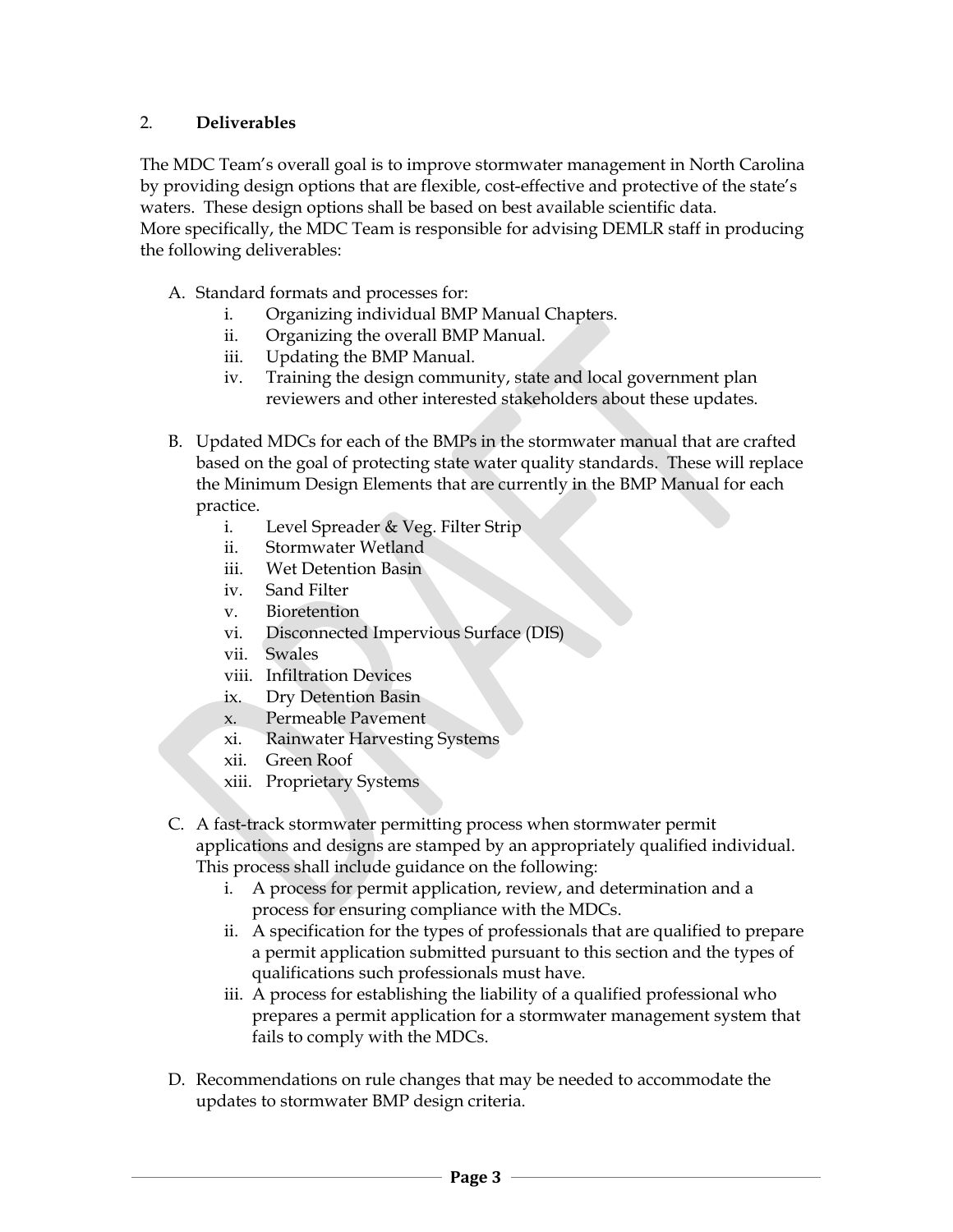## 3. **Team membership**

| <b>Name</b>                       | Group      | <b>Company / Representing</b>                                | Phone                                        | email                              |
|-----------------------------------|------------|--------------------------------------------------------------|----------------------------------------------|------------------------------------|
| Marc Houle, PE                    | Eng        | Yarbrough Williams & Houle Inc.                              | (704) 556-1990<br>(704) 361-3524             | march@y-wh.com                     |
| <b>Cameron Moore</b>              | Eng        | <b>Business Alliance for a Sound</b><br>Economy              | (910) 799.2611                               | cameron@wilmhba.org                |
| Ronald Horvath, PE                | Eng        | <b>Horvath Associates</b>                                    | (919) 490-4990                               | ron.horvath@horvathassociates.com  |
| Tim Clinkscales, PE               | Eng        | Paramounte Engineering                                       | (910) 791-6707                               | tclinkscales@paramounte-eng.com    |
| Hunter Freeman,<br>PE             | Eng        | Withers & Ravenel                                            | (919) 469-3340                               | hfreeman@withersravenel.com        |
| Mike Gallant, PE                  | Eng        | Michael C. Gallant, PE                                       | (910) 448-1046                               | gallantmc@yahoo.com                |
| Tom Murray, PE                    | Eng        | W.K. Dickson & Co., Inc. & PENC                              | $(919) 782 - 0495$                           | tmurray@wkdickson.com              |
| JD Solomon, PE                    | Eng        | CH <sub>2</sub> M Hill                                       | (919) 760-4099                               | JD.Solomon@CH2M.com                |
| Rob Weintraub                     | <b>HBA</b> | Home Builders Association                                    | (919) 291-2213                               | amenitydeveloper@gmail.com         |
| Jonathan Bivens,<br>PE            | Con        | S. T. Wooten Corporation                                     | (252) 291-5165                               | jonathan@stwcorp.com               |
| Derek Pielech, PE                 | LG         | City of Wilmington                                           | $(910)$ 341-5818                             | derek.pielech@wilmingtonnc.gov     |
| Virginia Spillman,<br>PE          | LG         | City of Greensboro                                           | (336) 373-2055                               | claudia.spillman@greensboro-nc.gov |
| Robert Patterson,<br>PE           | LG         | Town of Morrisville                                          | (919) 463-6216                               | RPatterson@townofmorrisville.org   |
| Mike MacIntyre, PE                | LG         | Charlotte-Mecklenburg Storm<br><b>Water Services</b>         | (704) 432-5570                               | mmacintyre@ci.charlotte.nc.us      |
| <b>Todd Miller</b>                | Env        | N.C. Coastal Federation                                      | (252) 393-8185                               | toddm@nccoast.org                  |
| Peter Raab                        | Env        | <b>American Rivers</b>                                       | $(919) 682 - 3500$ (o)<br>(202) 441-6174 (c) | praabe@americanrivers.org          |
| Dr. Bill Hunt, PE                 | Ac         | NCSU - Dept of Biological and<br>Agricultural Engineering,   | (919) 515-6751                               | wfhunt@ncsu.edu                    |
| Dr. Eban Bean, PE                 | Ac         | <b>East Carolina University</b><br>Department of Engineering | (252) 328-9722                               | beaneb@ecu.edu                     |
| Brian Lipscomb, PE                | <b>DOT</b> | <b>NCDOT Hydraulics Unit</b>                                 | (919) 707-6735                               | blipscomb@ncdot.gov                |
| Joseph Hinton, PE,<br><b>PLSS</b> | Soil       | <b>ECS Carolinas, LL</b>                                     | (336) 856-7150                               | jhinton@esclimited.com             |
| Boyd DeVane                       | <b>DWR</b> | <b>Webscape Unit</b>                                         | (919) 807-6375                               | boyd.devane@ncdenr.gov             |
| Toby Vinson, PE                   | DEMLR      | Chief, Land Quality Section                                  | (919) 807-9222                               | toby.vinson@ncdenr.gov             |
| <b>Bradley Bennett</b>            | DEMLR      | Stormwater Program                                           | (919) 807-6378                               | bradley.bennett@ncdenr.gov         |
| Annette Lucas, PE                 | DEMLR      | Stormwater Program                                           | (919) 807-6381                               | annette.lucas@ncdenr.gov           |

Eng = Engineering/design community<br>HBA = Home Builders' Association

 $=$  Home Builders' Association

Con = Construction

- LG = Local Government<br>Env = Environmental Gro
- = Environmental Group
- Ac = Academia

Soil = Soil Scientist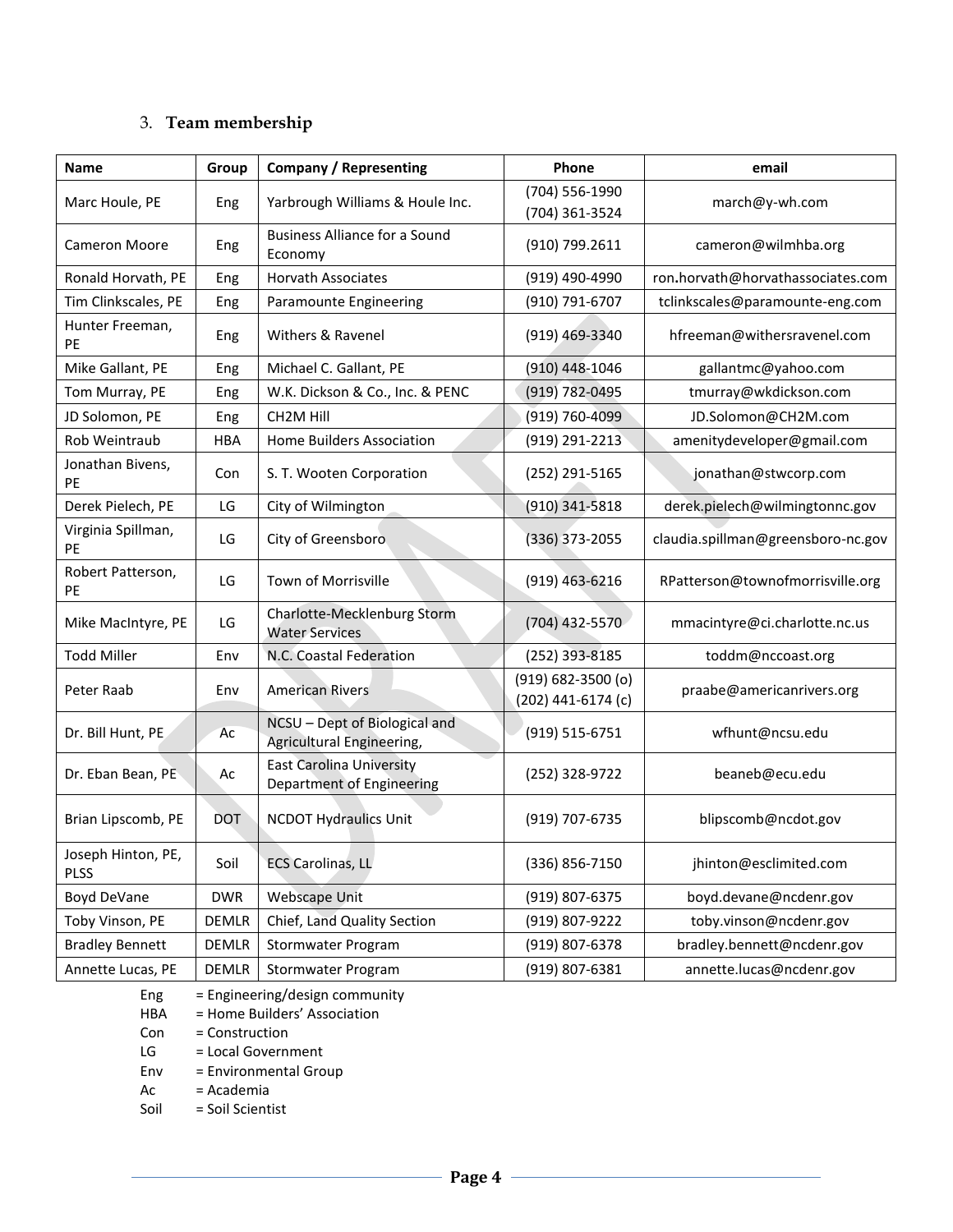#### 4. **Membership responsibilities**

Before each meeting of the MDC Team, members are responsible for reviewing the materials that will be discussed at the meeting and formulating opinions on the information on these materials. These opinions shall be based on their professional experience as well as discussions with the constituencies they represent (if appropriate). It is anticipated that between 20 and 40 pages of material will be reviewed by team members each month.

DEMLR staff will provide, prepare and update materials in accordance with the Team's discussions and decisions. Between meetings, DEMLR staff may contact individual MDC Team members to request their professional opinions on particular topics at hand. Also, DEMLR may request that MDC Team members make a brief presentation at a meeting if a topic coincides with his area of expertise. MDC Team members will not be required to prepare written materials for the meeting, although they are welcome to do so on a volunteer basis.

#### 5. **Team meetings and operations**

DEMLR staff will:

- Facilitate team meetings.
- Provide an agenda, deliverables and meeting minutes for all team meetings.
- Provide a web site where all documents related to the team will be available.
- Email all materials that need to be reviewed no later than the second Monday of each month.

Team members are requested to:

- Review all materials for each meeting and share them with their constituencies (if appropriate), bringing relevant comments to Team meetings.
- Arrive promptly and stay for the entire meeting.
- Keep their comments during meetings concise and avoid repeating themselves or other team members.
- Treat everyone with respect and courtesy.
- Seek solutions that every member of the team can at least "live with."

Team operations:

- Meetings will be held the fourth Monday of every month from 10:00 am to 1:00 pm unless there is a conflict such as a holiday. The Team will select alternate dates for fourth Monday holidays at the first meeting.
- Decisions will generally be made by consensus when consensus is not possible, a vote will be taken.
- Members may occasionally "call in" to the meeting if necessary; however, they should plan to be at most of the meetings in person. Team members may occasionally appoint a substitute if they are unable to be present for a meeting.
- If a team member finds he can no longer serve on the team, he is welcome to suggest another individual to fulfill his role. Any changes in team membership shall be approved by DENR leadership.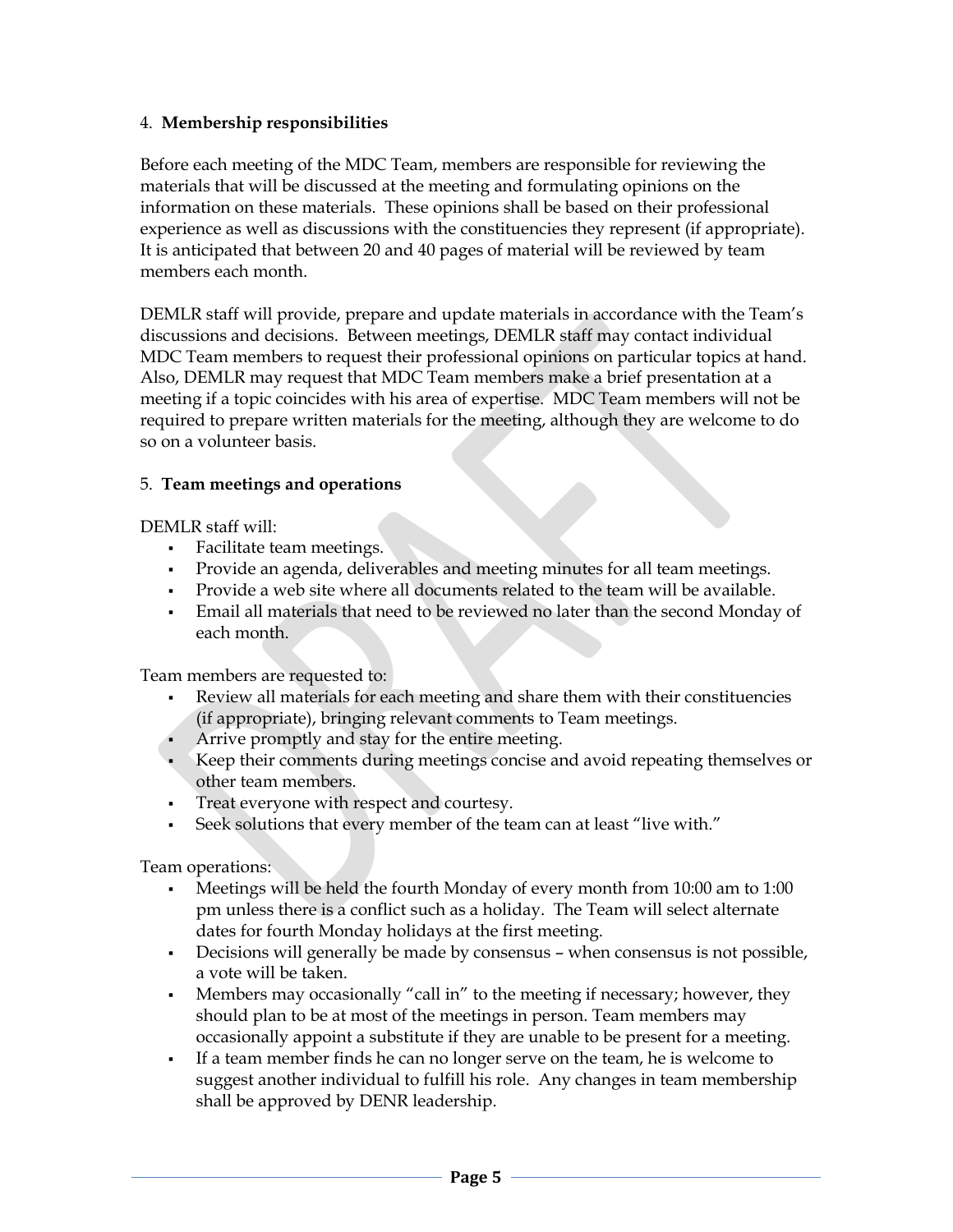#### 6. **Draft Tentative Schedule**

The draft tentative schedule for the first few months of the MDC Team meetings appears below. The schedule will be expanded and updated periodically to reflect the Team's progress and remaining goals as our efforts progress.

| Date     | <b>Discussion Topics</b>                                                                                                                                                                                                                                                                      |
|----------|-----------------------------------------------------------------------------------------------------------------------------------------------------------------------------------------------------------------------------------------------------------------------------------------------|
| Mar 2014 | • Team charter<br>- Briefing on the Technical Review Team and the Low Impact Development<br>Team.<br>. Discuss the product that we will provide to the Legislature by September<br>1, 2014.<br>- Discuss organization of individual BMP manual chapters and the overall<br><b>BMP Manual.</b> |
| Apr 2014 | . Finalize the team charter, September 1, 2014 product, and the BMP<br>chapter and manual organization.<br>Draft MDCs for wet detention ponds.                                                                                                                                                |
| May 2014 | - Finish MDCs and updated BMP manual chapter for wet detention ponds.<br>Draft MDCs for infiltration devices.                                                                                                                                                                                 |
| Jun 2014 | Finish MDCs and updated BMP manual chapter for infiltration devices.<br>. Draft MDCs for next chapter of the BMP manual selected by the Team.                                                                                                                                                 |

The schedule above is flexible. If the Team needs more time to consider and discuss the above issues, then that will take precedence over adhering to a schedule. The schedule will be updated as the MDC Team progresses.

### **Anticipated Key Deliverable Dates:**

- On **September 1, 2014**, DEMLR shall submit the following items to the Legislature to comply with the legislative deadline:
	- o An upgrade to the Storm-EZ permitting tool that will allow qualified professionals to certify that they are submitting a fast-track application in which all BMPs comply with all of the applicable MDCs.
	- o A list of universal MDCs that apply to every type of BMP.
	- o A list of BMP-specific MDCs for each of the 13 commonly used BMPs. By September 1, the Team will have updated the MDCs for several of the BMPs (but not all 13). The BMPs that the team has not had a chance to evaluate before September 1 will temporarily be covered by the MDCs contained with the current version of the NC Stormwater BMP Manual. The MDCs that the Team has not evaluated by September 1 will be updated as the Team progresses.